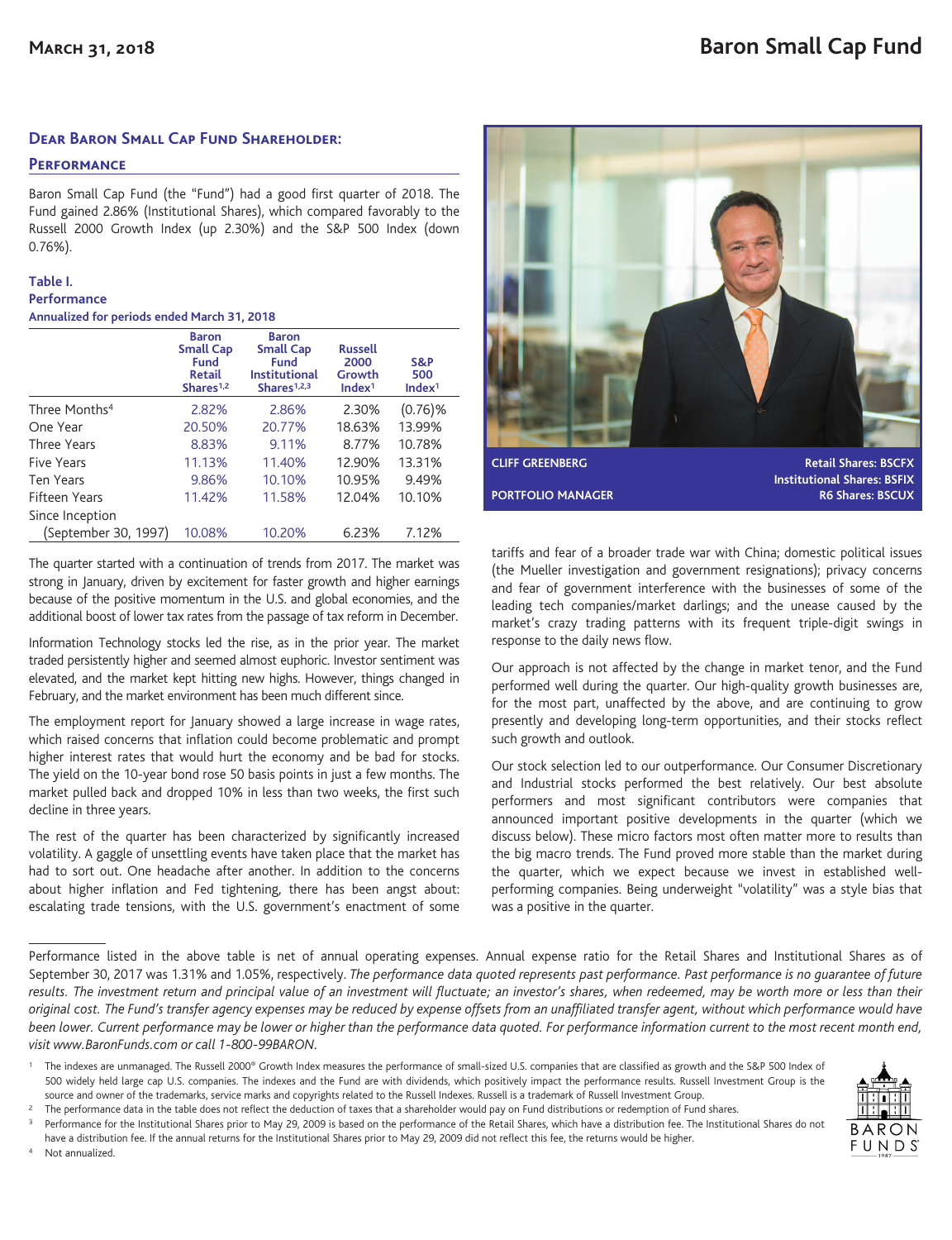#### **Table II.**

**Top contributors to performance for the quarter ended March 31, 2018**

|                          | Percent<br><b>Impact</b> |
|--------------------------|--------------------------|
| On Assignment, Inc.      | 0.73%                    |
| Shutterfly, Inc.         | 0.62                     |
| IDEXX Laboratories, Inc. | 0.60                     |
| 2U, Inc.                 | 0.57                     |
| GTT Communications, Inc. | 0.53                     |

**On Assignment, Inc.** (now called ASGN Incorporated)**,** a leading U.S. staffing firm, was our biggest contributor after the company announced strong operating results and a large acquisition in a new growth segment. The company grew its revenues 9.4% and EBITDA 17% in the fourth quarter, which exceeded estimates and showed acceleration in the rate of growth. Guidance pointed to a continued positive outlook. We believe the company is well positioned and executing well in fast-growing niches (IT and digital creative) which are benefiting from the strong employment market and an increased rate of adoption of the company's staffing model. The company announced the acquisition of ECS Federal, a leading staffing provider to the government service sector, specializing in workers in cyber-security and IT solutions. We view the acquisition favorably, as we see ECS as a highquality, growth player in an attractive adjacent market, which nicely compliments ASGN's present portfolio and which should be less cyclical over time. We also foresee the opportunity for ASGN to help ECS grow at a faster rate with its expertise in recruiting additional staffers for ECS to place. The acquisition is also accretive, as we expect about a 20% lift in earnings from the deal. This transaction reminds us of the successful acquisitions of Apex (2012) and Creative Circle (2015). We attribute our great success in this stock in large extent to the uncanny skill of senior management to enter high-growth sectors through winning acquisitions that favorably re-position the company and to shrewdly allocate capital.

Shares of **Shutterfly, Inc.**, the premier online provider of consumer photo prints and related products, increased sharply in the first quarter after reporting good numbers and a large, strategic acquisition. Sound familiar? This combination is common to our best near-term performers.

Revenues for the all-important fourth quarter were much better than expected, as retention of customers from closed/migrated brands was ahead of plan. Shutterfly has been consolidating brands, which has dampened overall growth, but comparable growth of its core brand grew 7% in the quarter, which was a nice uptick. Outlook calls for similar high single-digit growth go forward. The company is acquiring Lifetouch, the dominant player in school photography – yearly school photos, yearbooks, and other specialty photo services. The company has been around for 80 years and is 10 times larger than its next competitor. We love the deal, primarily because we think so highly of the capabilities of the management at Shutterfly and believe they can succeed in dramatically improving Lifetouch, by digitizing its business and improving operations, much like they are doing with its base business. Lifetouch is also a highly accretive deal. Lifetouch is being acquired at 5.5 times EBITDA, net of synergies expected to be realized in time. We are also excited about the potential revenue growth and the revenue synergies from cross-selling core services to the new customer base. Though the stock popped on announcement of the deal, we added to our position because we view the company to be undervalued based on our estimates of future profits.

Shares of **IDEXX Laboratories, Inc.**, the leader in veterinary diagnostics, continued its strong performance as the company posted outstanding results. Revenues in the fourth quarter grew about 12% organically, which was well ahead of Street expectations, and business accelerated as the year progressed. Margins continue to expand, despite the increased discretionary investments on new product and sales staff. The company continues to repurchase its stock and will benefit from lower taxes go forward. We believe IDEXX's market position is unassailable and strengthening. Its installed base of instruments grew 20% in the quarter We are excited about the present launch of its SDMA test for kidney disease, and the upcoming introduction of fecal antigen SNAP test, as we see both as being meaningful contributors to future profitability.

**2U, Inc.**, a provider of technology and services to universities to deliver high-quality graduate education services online, announced strong results and business trends. Revenue grew 51% in the quarter, 30% in the base business, and guidance calls for 40% growth in the upcoming year. The company reported that the margins of its oldest cohort of programs had scaled beyond company projections, which points to the underlying business model developing as hoped. GetSmarter, the recently acquired complimentary business that provides services to top universities to provide short courses, is off to a great start. We believe the company will have great success cross-selling both services to each other's clientele. 2U announced the signing of its first international graduate program deal, which we believe can be an important source of future growth. 2U has had a sensational run and is highly valued against present revenues and profits. We still see substantial long-term potential as the company goes from 35 programs in operation to over 200 and significantly expands its short course business. As its programs mature, we believe the enterprise value can increase more than four-fold from where it presently trades, and we expect to be long-term holders to reap the benefits of the growth.

Other stocks in the portfolio that rose over 20% in the quarter, but contributed less to our returns, were **GTT Communications, Inc.**, **Wix.com Ltd.**, **HealthEquity, Inc.**, **Wingstop Inc.**, **Qualys, Inc., Altair Engineering Inc**., **DexCom, Inc.**, **Abcam plc**, and **BJ's Restaurants, Inc.**

#### **Table III.**

**Top detractors from performance for the quarter ended March 31, 2018**

|                                           | Percent<br>Impact |
|-------------------------------------------|-------------------|
| Camping World Holdings, Inc.              | $-0.55%$          |
| Cognex Corp.                              | $-0.39$           |
| MACOM Technology Solutions Holdings, Inc. | $-0.33$           |
| REV Group, Inc.                           | $-0.32$           |
| Acuity Brands, Inc.                       | $-0.31$           |

Shares of **Camping World Holdings, Inc.**, the largest recreational vehicle (RV) dealer in the U.S., fell in the quarter on concerns that the RV industry was hitting a cyclical peak and newly enacted steel tariffs could lead to higher RV prices making them less affordable. Camping World's inventory is higher, but that is because they think demand will stay firm and they don't want to miss sales. Camping World primarily sells low-priced towable units, which we believe will remain accessible. We do not expect sales to be so cyclical because they appeal to popular trends of increased spending of experiential goods. In our view, there is still a significant long-term runway for growth through the thoughtful and accretive consolidation of a very fragmented industry. We like the company's focus on selling related subscription services ("Good Sam Club") to its customer base. We also think its entrance into the outdoor retailing space, through the acquisition of Gander Mountain and other related retail assets, has significant potential.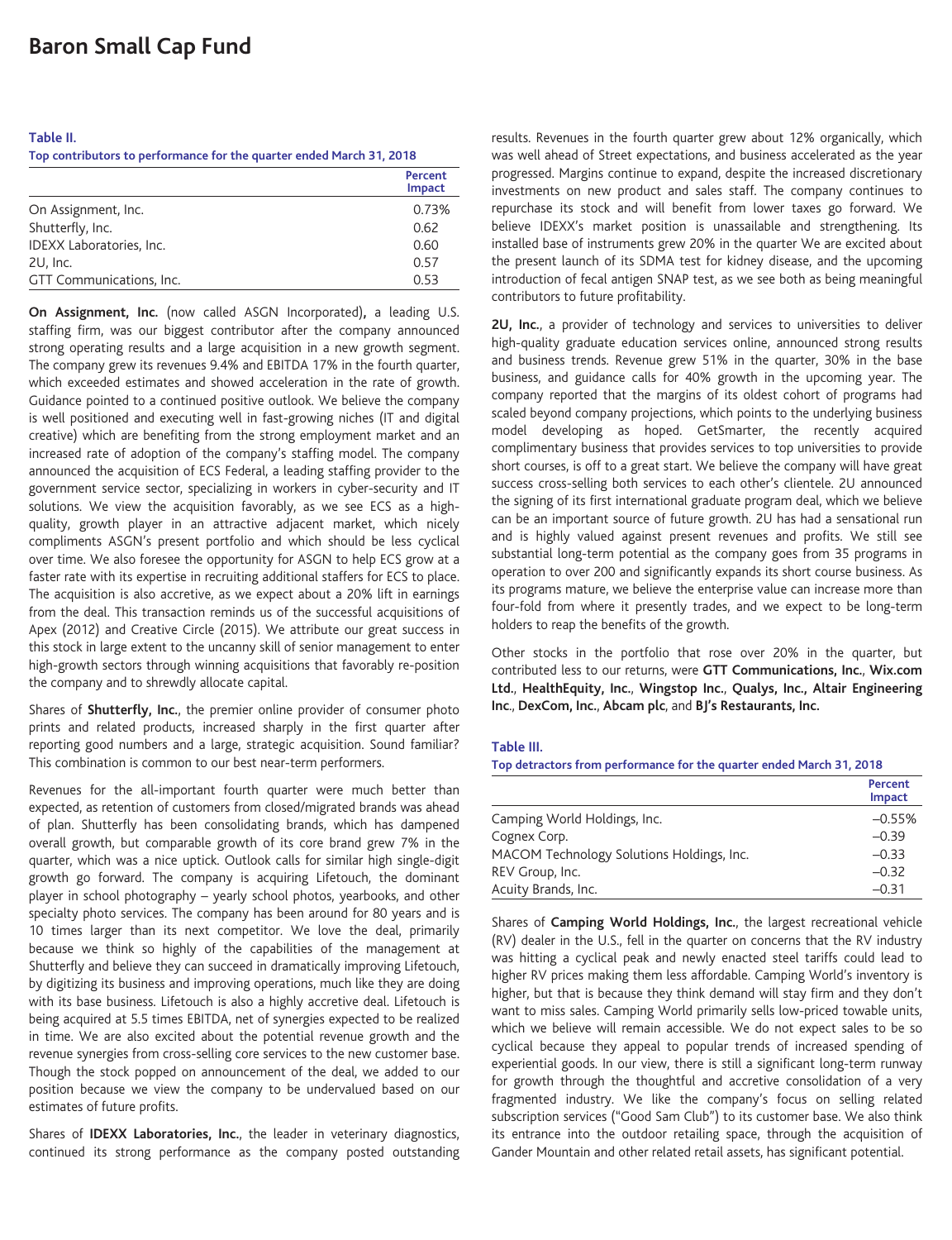**Cognex Corp.** sells machine vision products for factory automation and logistic applications. The company had an exceptional year in 2017, profits rose over 50% and the stock gained more than 90%, so now it is facing difficult comparisons for 2018. We trimmed our position in 2017 into its surge, and the stock came back to earth a bit in the last quarter. We continue to believe Cognex is a special company with great long-term growth prospects from expanding applications for its machine vision products. We grant that it is hard to forecast what they will earn in 2018 as they lap extraordinary results, but that has been the case in other periods over our seven years of owning the stock. During that period, the company has grown its market cap over six-fold, from \$1.4 billion to \$9 billion, we believe the company will be worth considerably more in time.

Shares of **MACOM Technology Solutions Holdings, Inc.**, a designer and manufacturer of analog semiconductors, lost value after the company reported disappointing sales in its optical network connectors, and its Chinese end market. After further work, we became more concerned about competitive products and lost some of our excitement about the prospects for its new products for data centers, so decided to sell our position.

**REV Group**, **Inc.** manufactures special vehicles – fire and emergency vehicles, buses and commercial vans and RVs – for sale in domestic markets. The shares declined this quarter on market fears of rising metal input costs following the recent enactment of tariffs and the delay in shipments of some orders. These factors negatively affected first quarter earnings and are causing uncertainty with projections for the near term. We admire REV's management for its success to date in creating the leading manufacturer in many fragmented markets. We believe there is great opportunity to expand margins from present levels through improvements in production procedures, from additional procurement savings and from continued development of high-margin aftermarket opportunities. We expect that the company will also grow value through further strategic acquisitions, though this is not a present focus. We consider the present issues to be temporary.

Other stocks in the portfolio that declined over 20% in the quarter, but impacted us less, were **Acuity Brands, Inc.**, **Dominion Energy Midstream Partners, LP**, **Valero Energy Partners LP**, and **Scorpio Tankers Inc.**

# **Portfolio Structure**

As of March 31, 2018, the Fund had \$4.2 billion under management. The top 10 positions represented 31.2% of the Fund.

### **Table IV.**

**Top 10 holdings as of March 31, 2018**

|                                        | Year<br><b>Acquired</b> | <b>Ouarter End</b><br><b>Investment</b><br>Value<br>(millions) | <b>Percent of</b><br><b>Net Assets</b> |
|----------------------------------------|-------------------------|----------------------------------------------------------------|----------------------------------------|
| Gartner, Inc.                          | 2007                    | \$164.7                                                        | 3.9%                                   |
| On Assignment, Inc.                    | 2012                    | 143.3                                                          | 3.4                                    |
| GTT Communications, Inc.               | 2017                    | 141.8                                                          | 3.4                                    |
| Guidewire Software, Inc.               | 2012                    | 141.5                                                          | 3.4                                    |
| Waste Connections, Inc.                | 2016                    | 139.9                                                          | 3.3                                    |
| IDEXX Laboratories, Inc.               | 2008                    | 134.0                                                          | 3.2                                    |
| TransDigm Group, Inc.                  | 2006                    | 122.8                                                          | 2.9                                    |
| Bright Horizons Family Solutions, Inc. | 2013                    | 119.7                                                          | 2.8                                    |
| SiteOne Landscape Supply, Inc.         | 2016                    | 105.9                                                          | 2.5                                    |
| SBA Communications Corp.               | 2004                    | 102.6                                                          | 2.4                                    |

We ended the quarter with 73 stocks in the portfolio, in keeping with our plan of the last few years to reduce the amount of positions held. We manage a diversified portfolio with its heaviest weightings in stocks with which we have had long-term success, yet we still believe there is considerable upside. This approach dampens volatility of the Fund, since many of these companies are well-established growth businesses with business models that are "baked," are building off established market positions, and have predictable and reliable revenues. We supplement these long-term winners with new ideas each year that are smaller and somewhat less developed companies, but which can provide more significant upside and develop into long-term holdings.

With the promotion of David Goldsmith to the role of Assistant Portfolio Manager, we set out to increase our turnover and add more new ideas to the portfolio. I am pleased with how this is going and thank David and our crack research staff for unearthing lots of new exciting investments. Our turnover increased over the last 12 months to about 25%, meaning about a quarter of the portfolio was fresh. Year-to-date, we are running at a similar pace. In the first quarter, we made seven new investments and added to six positions that we had previously owned. We exited 10 positions. We also trimmed back 15 others, many of which are our larger market-cap holdings, which is our practice to manage the overall market capitalization of the Fund and use the capital to buy new small-cap names. For the quarter, the average market cap of our buys was \$2.2 billion and for our sales was \$6.6 billion.

We do not try to mimic the Russell 2000 Growth Index in our portfolio construction. We build the Fund stock by stock, from the bottom up. Concentrations in the Fund holdings evolve over time, based on where we are finding the most opportunity. Presently it differs somewhat significantly from the Russell 2000 Growth Index. We are well overweight in the Consumer Discretionary, Information Technology, and Industrials sectors. As usual, we are meaningfully underweight in Health Care (especially Biotech and Drugs), Financials, and Consumer Staples. The variance between our Fund and the composition of the index sometimes leads to variance in performance. This year and last, that hasn't been the case.

We are long-term investors, buying small companies that we believe can become big, and holding onto our winners as they grow and their stocks compound. We have owned four stocks in the portfolio for over 10 years, and nine others for seven years or more. These holdings make up about 26% of the Fund. We purchased these stocks when their market caps were between \$200 million and \$2.5 billion, and they now range from \$2.2 billion to \$20 billion. Our average annualized return in these stocks is about 24% a year, which, in our mind, confirms the success of our approach and execution. Another nine stocks have been held between five and seven years, and these holdings too have compounded at similar rates.

An outgrowth of our approach is that the Fund has about 20% of its assets in stocks that have over \$10 billion in market cap. These stocks we have owned for over eight years on average, and the average annualized return of this bucket of holdings is 27%, again confirming the wisdom of holding onto these holdings in these special companies. We realize that this is unusual for a small-cap fund, and we are sensitive about maintaining our small-cap mandate. So, we scrutinize these large-cap holdings carefully and actively manage this portion of the Fund, selling out of names if we don't see significant upside and scaling back position sizes often into strength. Our primary concern is to maximize the return of the Fund, and we strongly believe we should "water our flowers," and stay involved as our investments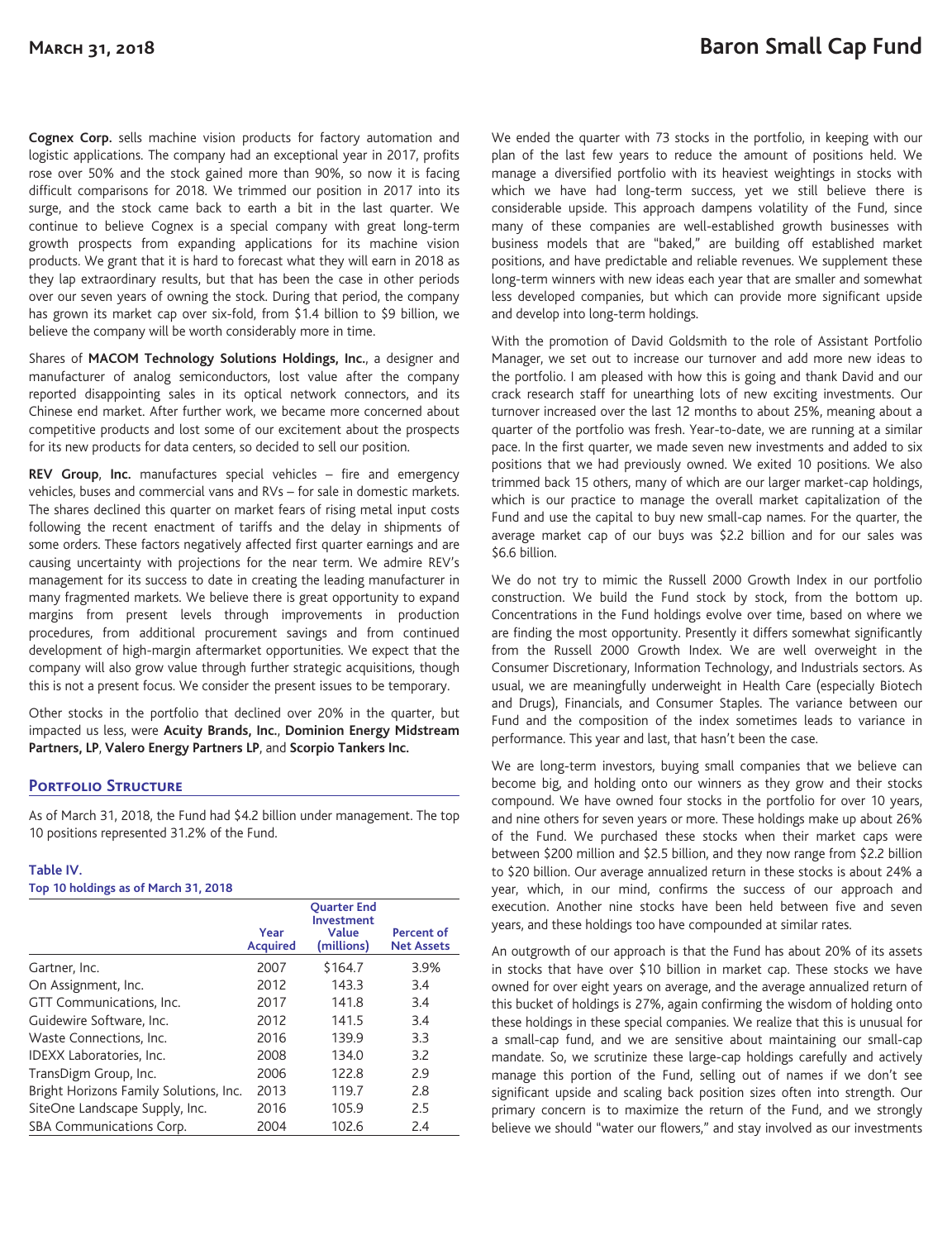flourish. We would be doing our shareholders a disservice if we were forced into selling out of our "big winners" too soon and try, often unsuccessfully, to replace the holdings with a new position that is of lesser quality.

# **Recent Activity**

As mentioned above, we were active this quarter in adding new names and adding to some existing positions. The increased market volatility is helpful in enabling us to buy and sell positions at attractive prices.

### **Table V.**

### **Top net purchases for the quarter ended March 31, 2018**

|                                   | Year<br><b>Acquired</b> | <b>Ouarter End</b><br><b>Market Cap</b><br>(billions) | <b>Amount</b><br><b>Purchased</b><br>(millions) |
|-----------------------------------|-------------------------|-------------------------------------------------------|-------------------------------------------------|
| Hudson Ltd.                       | 2018                    | \$1.5                                                 | \$46.3                                          |
| Installed Building Products, Inc. | 2017                    | 1.9                                                   | 31.1                                            |
| Orion Engineered Carbons S.A.     | 2018                    | 1.6                                                   | 28.6                                            |
| Houlihan Lokey, Inc.              | 2018                    | 3.1                                                   | 23.3                                            |
| Americold Realty Trust            | 2018                    | 27                                                    | 21.2                                            |

**Hudson Ltd.** is the industry leader in the North American Travel Retail industry. It operates about 1,000 stores in airports and other major transportation centers, under the Iconic Hudson News or Hudson brand name, plus some freestanding bookstores, electronics stores, and quick service food and beverage outlets. Its core purpose is to be "the traveler's best friend" and the stores have evolved over time from being newsstands to convenience stores of travel essentials. The business was started 30 years ago and has been managed by the same family ever since. Hudson was sold to a private equity firm a decade ago and then merged into Dufry, a leading global operator of duty free stores. Dufry sold 42% of its holding in an IPO this spring, and we participated in the company's IPO.

We believe that travel retail has distinct advantages. There is a captive audience of customers, who normally dwell in airports preflight for over an hour, have a propensity to spend, and have immediate needs and wants. Airport retailers are insulated from e-commerce. Airports are complex operating environments and are controlled by governments and local authorities, who enter long-term leases with experienced and trustworthy operators. Hudson is the biggest player, with a mid 30% market share, over \$1.8 billion in revenues, about 100 locations, and over 200 concession agreements. The travel concessions business is also a growth industry. Passenger volumes going through airports grow at about 3% per year and spending per passenger has grown at about 4% per year. New terminals are being built and existing terminals upgraded, providing an opportunity for Hudson to grow its footprint.

Hudson has grown organically at high single-digits, through a combination of increased same-store-sales, driven by passenger volume growth, price increases, and productivity improvements; and net new business, new concessions, and conversions of stores from Hudson News to Hudson. Last year organic growth was 8.8%. The company had many new wins and lease extensions/expansions. We expect continued organic growth at a similar pace go forward. The company's margins have been expanding along with the sales growth, and we expect that to continue as well. Hudson generates strong free cash flow, well beyond its needs, which will be used to reduce existing debt and add to earnings growth. This equates to mid-teens earnings growth. The company is also pursuing acquisition of smaller travel retail operators and is considering expanding further into the larger airport food and beverage segment, which we think could really matter in time. We believe these inorganic activities could also add to growth.

Hudson is trading at under nine times our estimate of EBITDA in 2018 and less than eight times next year's, and 15 times this year's adjusted earnings and 12 times next year's. We think these multiples are too low for a business of this quality and outlook. High-quality growth retailers that are immune from pressure from the internet are hard to come by, and those that are out there, trade at hefty multiples. We are excited by the prospect for multiple expansion and compounding income that could lead to strong returns for the stock.

**Orion Engineered Carbons S.A.** is a leading global producer of Carbon Black. Carbon Black is used as a pigment and as a performance additive in coatings, polymers, printing applications (Specialty) and the reinforcement of rubber in tires and mechanical rubber goods (Rubber Black).

60% of Orion's EBITDA comes from the Specialty Carbon Black business, one we view as truly special. Orion has over 75 years of experience and a long-standing reputation for technical capability with 280 highly-formulated grades offering critical strengthening, UV protection, and conductive properties at a relatively (<5% of product) low cost. Management's strategy is based on innovation and converting capacity from its commodity offerings to its Specialty platform generates attractive ROIs. With a global production network, Orion has an industry-leading 25% market share, and is growing EBITDA at almost 8% CAGR (since 2012) with 30%+ margins.

We believe prospects for Orion's Rubber Black business are improving. High utilization rates globally (Europe 90% and U.S. 85%+) in a consolidating industry, along with curtailed production on the stricter environmental regulations in China has led to tighter supply/demand. We think pricing and a push towards more technical grades can drive margin improvement in this segment from 13% in 2017 to mid- to high-teens over the next three years.

The company ended 2017 at its lowest leverage (2.2x net debt/EBITDA) as a public company, enabling management the flexibility to use its free cash flow to increase its dividend (2.95% yield), opportunistically repurchase stock, and make accretive acquisitions.

We believe investors will give Orion a fresh look given its lower leverage, full exit of private equity ownership, along with its plan to domicile in the U.S. and to convert to U.S. Dollar reporting and U.S. GAAP accounting. We initiated our position shortly after both the CEO and CFO acquired a meaningful block of stock, reinforcing our confidence in the business.

#### **Table VI.**

#### **Top net sales for the quarter ended March 31, 2018**

|                                | Year<br><b>Acquired</b> | <b>Market</b><br>Cap<br>When<br><b>Acquired</b><br>(billions) | <b>Ouarter End</b><br><b>Market Cap</b><br>or Market<br><b>Cap When</b><br>Sold<br>(billions) | Amount<br>Sold<br>(millions) |
|--------------------------------|-------------------------|---------------------------------------------------------------|-----------------------------------------------------------------------------------------------|------------------------------|
| Welbilt, Inc.                  | 2016                    | \$2.0                                                         | \$2.7                                                                                         | \$33.8                       |
| Liberty Expedia Holdings, Inc. | 2016                    | 2.4                                                           | 2.2                                                                                           | 29.9                         |
| Valero Energy Partners LP      | 2013                    | 1.6                                                           | 2.5                                                                                           | 28.3                         |
| MACOM Technology               |                         |                                                               |                                                                                               |                              |
| Solutions Holdings, Inc.       | 2017                    | 2.8                                                           | 1.4                                                                                           | 26.7                         |
| Acuity Brands, Inc.            | 2011                    | 2.5                                                           | 5.9                                                                                           | 23.3                         |